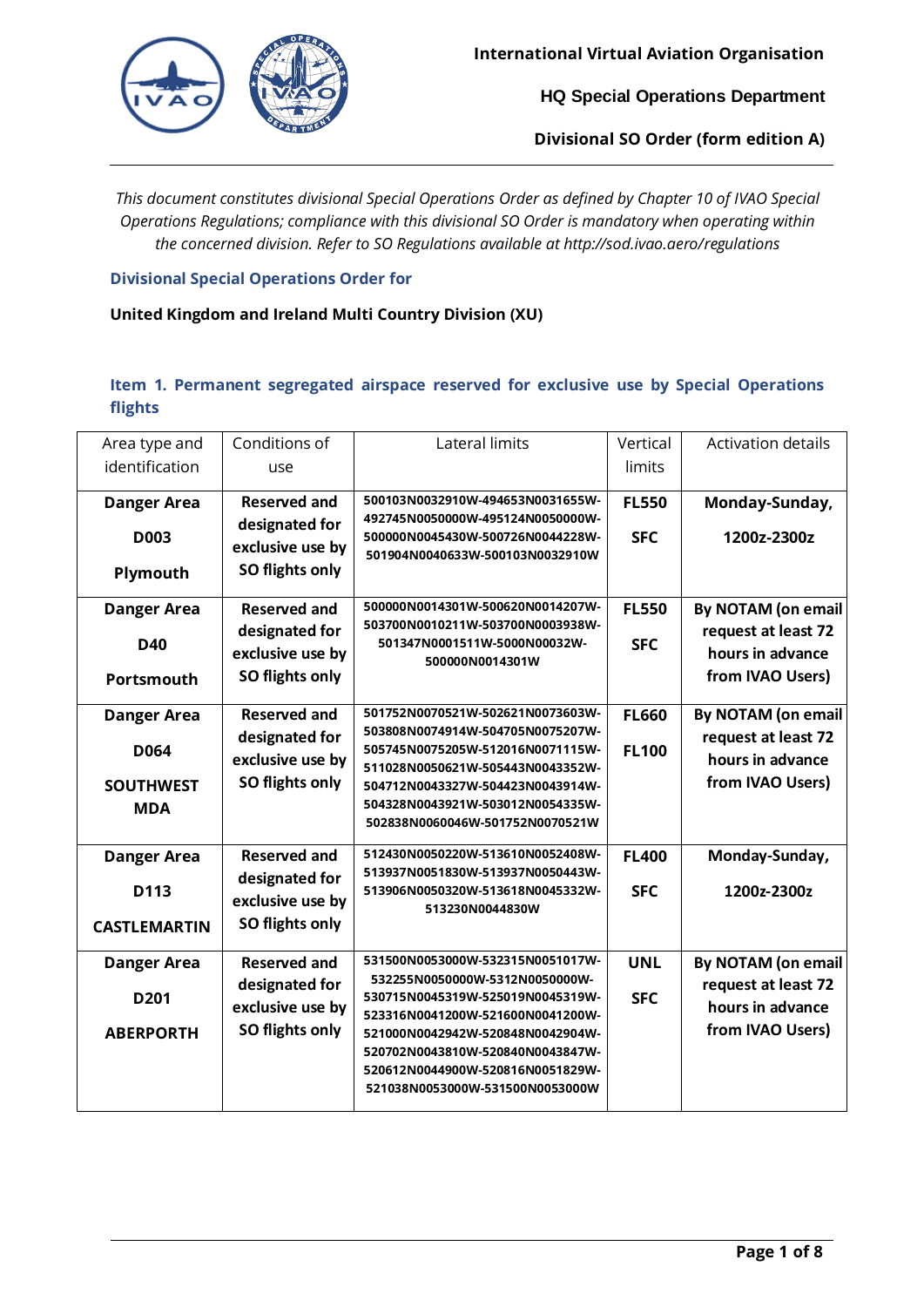

| <b>Danger Area</b>           | <b>Reserved and</b>                                   | 524830N0001200E-525400N0000633E-                                                                                                                                                                                                                                                                                | <b>FL230</b>               | <b>Permanently Active</b>                 |
|------------------------------|-------------------------------------------------------|-----------------------------------------------------------------------------------------------------------------------------------------------------------------------------------------------------------------------------------------------------------------------------------------------------------------|----------------------------|-------------------------------------------|
| D <sub>207</sub>             | designated for<br>exclusive use by                    | 525649N0001038E-525642N0002055E-<br>525300N0002430E-524830N0002000E-<br>524830N0001200E                                                                                                                                                                                                                         | <b>SFC</b>                 |                                           |
| <b>HOLBEACH</b><br>(Range)   | SO flights only                                       |                                                                                                                                                                                                                                                                                                                 |                            |                                           |
| <b>Danger Area</b>           | <b>Reserved and</b><br>designated for                 | 532331N0001354E-532932N0000503E-<br>533248N0000637E-533400N0001333E-                                                                                                                                                                                                                                            | <b>FL200</b>               | Monday-Sunday,                            |
| D307                         | exclusive use by                                      | 533252N0002005E-532743N0002223E-<br>532406N0001907E-532331N0001354E                                                                                                                                                                                                                                             | <b>SFC</b>                 | 1200z-2300z                               |
| <b>DONNA NOOK</b><br>(Range) | SO flights only                                       |                                                                                                                                                                                                                                                                                                                 |                            |                                           |
| <b>Danger Area</b>           | <b>Reserved and</b>                                   | 543143N0025434E-541738N0030110E-<br>535535N0025714E-532807N0024241E-                                                                                                                                                                                                                                            | <b>FL660</b>               | <b>Permanently Active</b>                 |
| D323                         | designated for<br>exclusive use by<br>SO flights only | 533813N0003557E-534331N0000805W-<br>544229N0011251W-545210N0010815W-                                                                                                                                                                                                                                            | 5000ft                     |                                           |
| <b>SOUTHERN MDA</b>          |                                                       | 545513N0010343W-551710N0001428E-<br>553347N0013625E-553150N0015622E-<br>543143N0025434E                                                                                                                                                                                                                         |                            |                                           |
| <b>Danger Area</b>           | <b>Reserved and</b>                                   | 555000N0000500E-552000N0001700E-                                                                                                                                                                                                                                                                                | <b>FL230</b>               | By NOTAM (on email                        |
| D513                         | designated for<br>exclusive use by                    | 550200N0004000W-550200N0010000W-<br>555000N0011800W-555000N0000500E                                                                                                                                                                                                                                             | <b>SFC</b>                 | request at least 72<br>hours in advance   |
| <b>DRURIDGE BAY</b>          | SO flights only                                       |                                                                                                                                                                                                                                                                                                                 |                            | from IVAO Users)                          |
| <b>Danger Area</b>           | <b>Reserved and</b>                                   | 571447N0014618W-574421N0002631E-<br>560344N0015411E-560509N0002907W-                                                                                                                                                                                                                                            | <b>FL660</b>               | By NOTAM (on email                        |
| D613                         | designated for<br>exclusive use by                    | 561750N0012507W-571447N0014618W                                                                                                                                                                                                                                                                                 | <b>FL100</b>               | request at least 72<br>hours in advance   |
| <b>CENTRAL MDA</b>           | SO flights only                                       |                                                                                                                                                                                                                                                                                                                 |                            | from IVAO Users)                          |
| <b>Danger Area</b>           | <b>Reserved and</b>                                   | 593000N0100000W-584715N0074914W-<br>582525N0070835W-574923N0071500W-                                                                                                                                                                                                                                            | <b>UNL</b>                 | By NOTAM (on email                        |
| D701                         | designated for<br>exclusive use by                    | 574147N0073712W-572324N0072233W-<br>572147N0072116W-571056N0072253W-                                                                                                                                                                                                                                            | <b>SFC</b>                 | request at least 72<br>hours in advance   |
| <b>HEBRIDES</b>              | SO flights only                                       | 571034N0073131W-565713N0073556W-<br>565808N0074019W-564317N0074040W-<br>563510N0074307W-563510N0074307W-<br>560339N0074415W-560339N0074415W-<br>555107N0080000W-554000N0080000W-<br>554000N0092508W-555352N0110000W-<br>573126N0130000W-581454N0130000W-<br>590000N0130000W-593000N0120000W-<br>593000N0100000W |                            | from IVAO Users)                          |
| <b>Danger Area</b><br>D703   | <b>Reserved and</b><br>designated for                 | 575224N0033030W-575054N0034630W-<br>574500N0035500W-574500N0040254W-<br>575136N0040812W-580324N0034436W-                                                                                                                                                                                                        | <b>FL150</b><br><b>SFC</b> | By NOTAM (on email<br>request at least 72 |
|                              | exclusive use by                                      | 580700N0033700W-580300N0033000W-                                                                                                                                                                                                                                                                                |                            | hours in advance                          |
| <b>TAIN</b>                  | SO flights only                                       | 575224N0033030W                                                                                                                                                                                                                                                                                                 |                            | from IVAO Users)                          |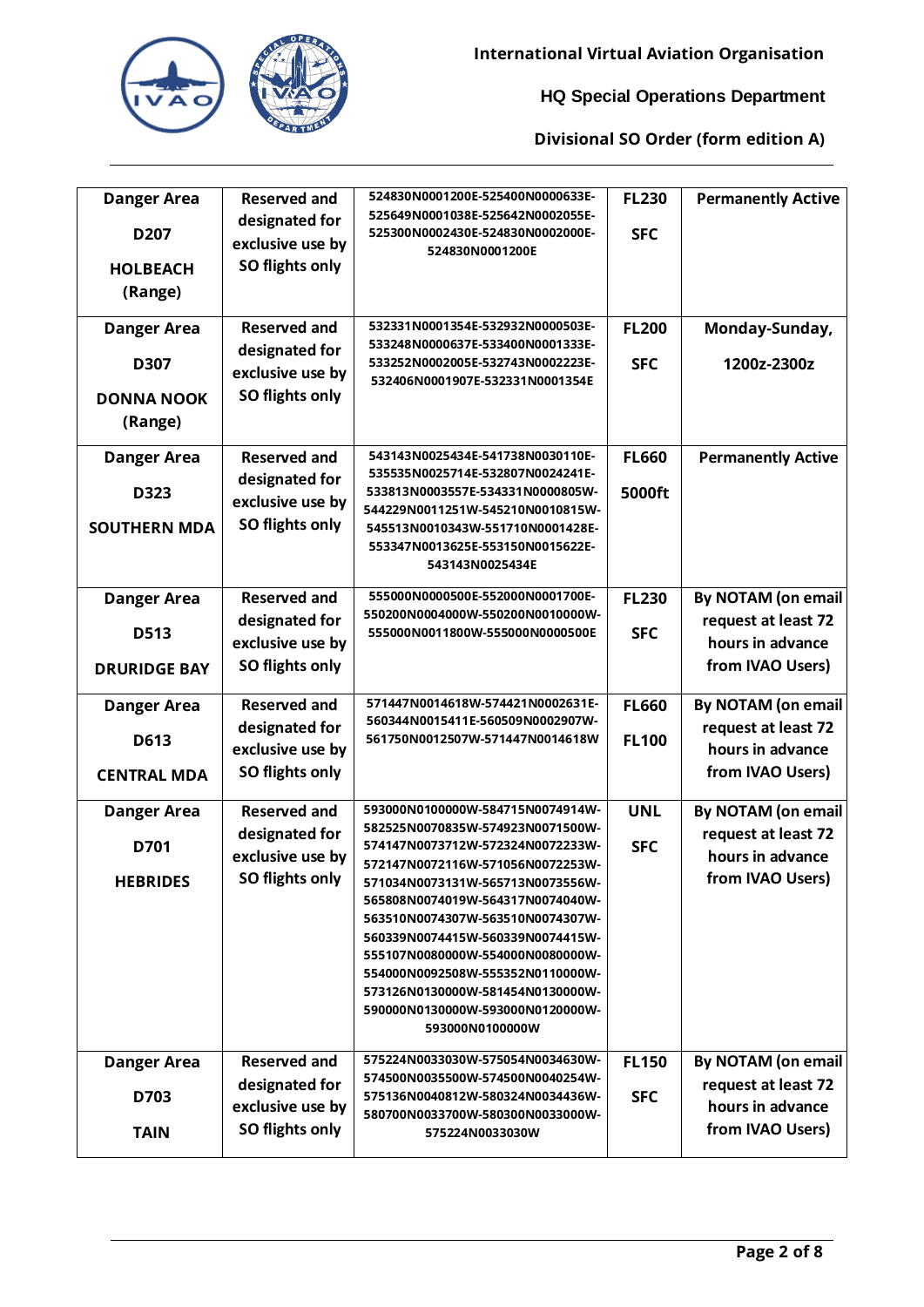

| <b>Danger Area</b>     | <b>Reserved and</b> | 574000N0025821W-581920N0055243W-                                     | <b>FL660</b>                 | <b>By NOTAM (on email</b> |
|------------------------|---------------------|----------------------------------------------------------------------|------------------------------|---------------------------|
| D712                   | designated for      | 584432N0055510W-591444N0035801W-<br>591444N0035801W-584654N0022720W- | <b>FL245</b>                 | request at least 72       |
|                        | exclusive use by    | 583622N0015427W-574000N0020624W-                                     |                              | hours in advance          |
| <b>NORTHERN MDA</b>    | SO flights only     | 574000N0025821W                                                      |                              | from IVAO Users)          |
| Danger Area            | <b>Reserved and</b> | 581630N0024345W-585800N0023040W-                                     | <b>FL550</b>                 | <b>Permanently Active</b> |
|                        | designated for      | 592300N0015130W-592300N0014200W-                                     |                              |                           |
| D809                   | exclusive use by    | 590500N0014200W-575000N0015840W-<br>575000N0022415W-581630N0024345W  | <b>SFC</b>                   |                           |
| <b>MORAY FIRTH</b>     | SO flights only     |                                                                      |                              |                           |
| <b>Restricted Area</b> | <b>Reserved and</b> | 532000N0062130W-531439N0062130W-                                     | 3000ft                       | <b>By NOTAM (on email</b> |
| <b>EIR15</b>           | designated for      | 531437N0063707W-532202N0064237W-<br>532034N0063056W-532000N0062130W  | <b>AMSL</b>                  | request at least 72       |
|                        | exclusive use by    |                                                                      | <b>SFC</b>                   | hours in advance          |
| <b>Casement</b>        | SO flights only     |                                                                      |                              | from IVAO Users)          |
| <b>Airbase</b>         |                     |                                                                      |                              |                           |
| <b>Restricted Area</b> | <b>Reserved and</b> | 532339N0064350W-531437N0063707W-                                     | <b>FL240</b>                 | <b>By NOTAM (on email</b> |
|                        | designated for      | 531439N0062542W-531021N0063359W-                                     |                              | request at least 72       |
| <b>EIR16</b>           | exclusive use by    | 531439N0062542W-531021N0063359W-<br>525609N0070104W-530324N0071035W- | <b>2500FT</b><br><b>AMSL</b> | hours in advance          |
|                        | SO flights only     | 531407N0071654W-532514N0071559W-                                     |                              | from IVAO Users)          |
|                        |                     | 532339N0064350W                                                      |                              |                           |
| <b>Danger Area</b>     | <b>Reserved and</b> | 534137N0061229W-533943N0061851W-                                     | <b>FL440</b>                 | <b>By NOTAM (on email</b> |
| EID1                   | designated for      | 533554N0061540W-533754N0060857W-<br>533557N0055740W-533950N0055701W- | <b>SFC</b>                   | request at least 72       |
|                        | exclusive use by    | 534346N0055908W-534726N0060528W-                                     |                              | hours in advance          |
| <b>GORMANSTON</b>      | SO flights only     | 534822N0060926W-534137N0061229W                                      |                              | from IVAO Users)          |
| <b>Danger Area</b>     | <b>Reserved and</b> | 513412N0084236W-512012N0083436W-                                     | <b>FL450</b>                 | <b>By NOTAM (on email</b> |
| EID <sub>13</sub>      | designated for      | 511736N0084848W-513142N0085706W-<br>513412N0084236W                  | <b>SFC</b>                   | request at least 72       |
|                        | exclusive use by    |                                                                      |                              | hours in advance          |
| <b>SEA/COASTAL</b>     | SO flights only     |                                                                      |                              | from IVAO Users)          |
| <b>AREA SSW OF</b>     |                     |                                                                      |                              |                           |
| <b>CORK</b>            |                     |                                                                      |                              |                           |
| <b>Danger Area</b>     | <b>Reserved and</b> | 514605N0103227W-513530N0101801W-                                     | <b>FL450</b>                 | Monday - Sunday,          |
| <b>EID14</b>           | designated for      | 512238N0104243W-513317N0105700W-<br>514605N0103227W                  | <b>SFC</b>                   | 1000z-2200z               |
|                        | exclusive use by    |                                                                      |                              |                           |
| <b>SEA AREA SW OF</b>  | SO flights only     |                                                                      |                              |                           |
| <b>KERRY</b>           |                     |                                                                      |                              |                           |
| Danger Area            | <b>Reserved and</b> | 530754N0063211W-530358N0062918W-                                     | <b>FL450</b>                 | By NOTAM (on email        |
| EIM3                   | designated for      | 523041N0063503W-524007N0071957W-<br>530754N0063211W-530754N0063211W  | <b>SFC</b>                   | request at least 72       |
|                        | exclusive use by    |                                                                      |                              | hours in advance          |
| <b>MILITARY</b>        | SO flights only     |                                                                      |                              | from IVAO Users)          |
| <b>OPERATING</b>       |                     |                                                                      |                              |                           |
| <b>AREA 3</b>          |                     |                                                                      |                              |                           |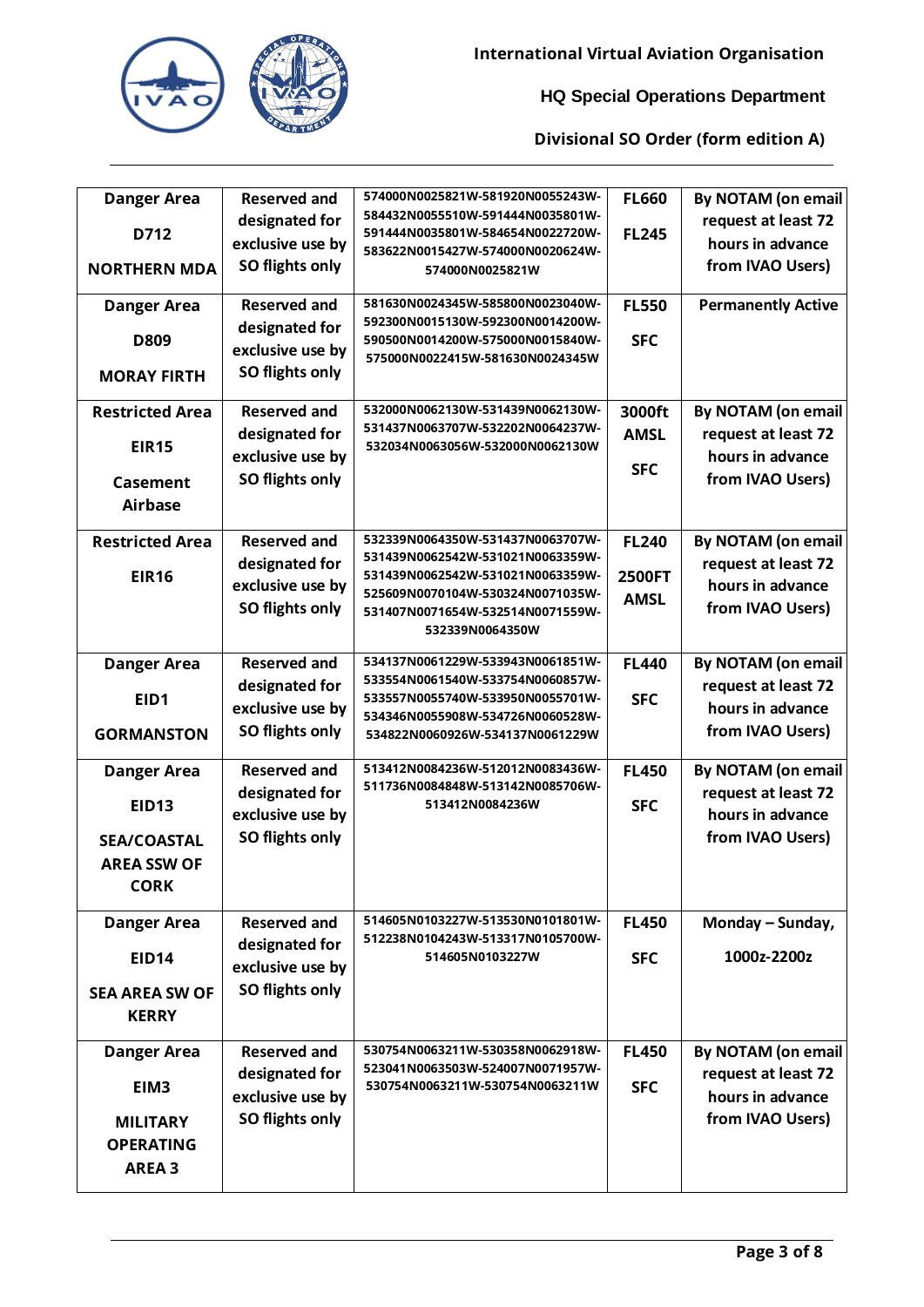| <b>Reserved and</b><br><b>Danger Area</b><br>designated for<br>EIM4<br>exclusive use by<br>SO flights only<br><b>MILITARY</b><br><b>OPERATING</b><br>AREA 4 | 532339N0064350W-530754N0063211W-<br>524007N0071957W-524631N0075126W-<br>530611N0080441W-533152N0072204W-<br>532425N0065902W-532339N0064350W | <b>FL450</b><br><b>SFC</b> | <b>By NOTAM (on email</b><br>request at least 72<br>hours in advance<br>from IVAO Users) |
|-------------------------------------------------------------------------------------------------------------------------------------------------------------|---------------------------------------------------------------------------------------------------------------------------------------------|----------------------------|------------------------------------------------------------------------------------------|
|-------------------------------------------------------------------------------------------------------------------------------------------------------------|---------------------------------------------------------------------------------------------------------------------------------------------|----------------------------|------------------------------------------------------------------------------------------|

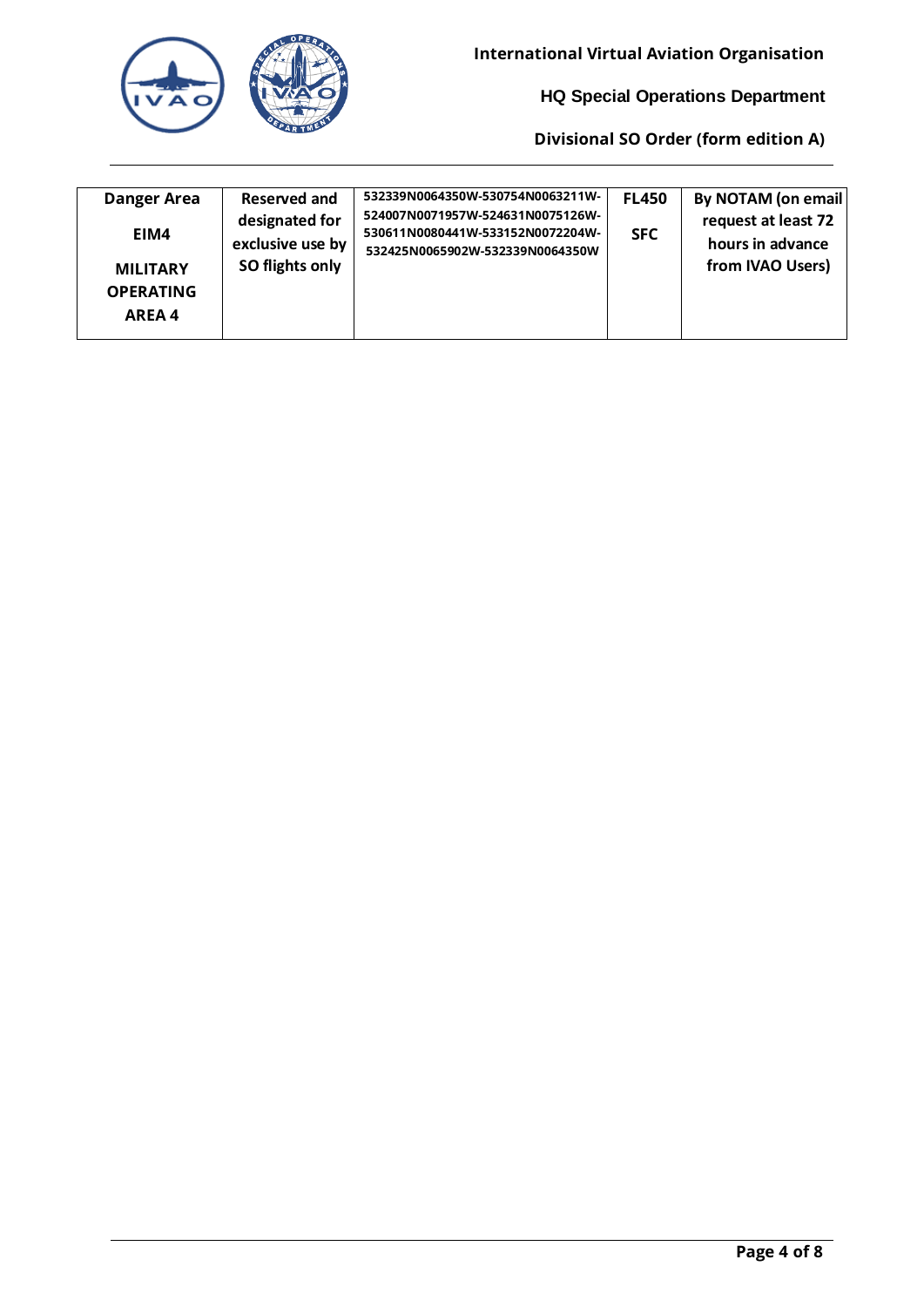



*Note. Also refer to IVAO NOTAM system available at http://notams.ivao.aero for other information on airspace restrictions and reservations and for other operationally significant information.*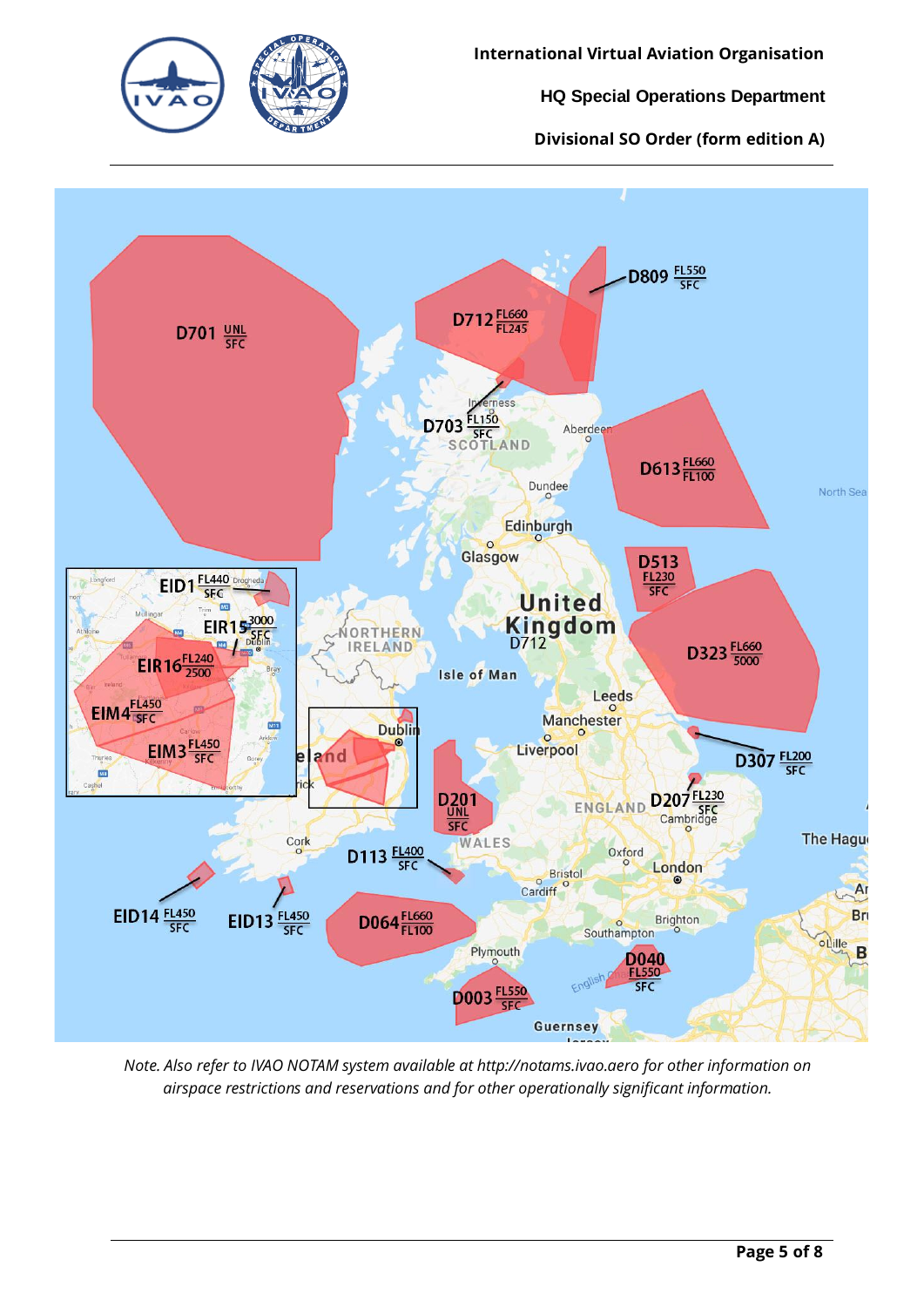

**Divisional SO Order (form edition A)**

# **Item 2. Operational restrictions and mandatory procedures for Special Operations flights**

**The crossing of active restricted airspace can be achieved with permission from an active ATC unit responsible for the said restricted area, if safety and separation is maintained. If there is no ATC available, traffic not involved in SO activity shall not enter the airspace under any circumstance.**

# **Item 3. Controlling military units and other SO units other than civil ATS**

EGVV\_MIL\_CTR, Swanwick Military(South), 127.450 London FIR, GND–UNL, Center Controller Responsible for military air traffic and LARS IVAO ACP rating minimum Prior GCA approval required

EGQQ\_MIL\_CTR, Swanwick Military(North), 127.450 Scottish FIR, GND–UNL, Center Controller Responsible for military air traffic and LARS IVAO ACP rating minimum Prior GCA approval required

EGDM\_MIL\_APP, Boscombe Approach, 126.700 Boscome MATZ, GND–UNL, Approach Controller Responsible for military air traffic and LARS IVAO ADC rating minimum Prior GCA approval required

EGDM\_MIL\_TWR, Boscombe Tower, 130.750 Boscome ATZ, GND–2000ft, Tower Controller Responsible for air traffic in ATZ IVAO AS2 rating minimum Prior GCA approval required

EGVN\_MIL\_APP, Brize Approach, 127.250 Brize Norton CTZ, GND–3500ft, Approach Controller Responsible for military air traffic and LARS IVAO ADC rating minimum Prior GCA approval required

EGVN\_MIL\_TWR, Brize Tower, 123.725 Brize Norton ATZ, GND–2000ft, Tower Controller Responsible for air traffic in ATZ IVAO AS2 rating minimum Prior GCA approval required

EGVN\_MIL\_GND, Brize Ground, 121.725 Brize Norton ATZ, GND–2000ft, Ground Controller Responsible for traffic ground movements at Brize IVAO AS1 rating minimum Prior GCA approval required

EGXC\_MIL\_APP, Coningsby Approach, 119.200 Coningsby MATZ, GND–3500ft, Approach Controller Responsible for military air traffic and LARS IVAO ADC rating minimum Prior GCA approval required

EGXC\_MIL\_TWR, Coningsby Tower, 124.675 Coningsby ATZ, GND–2000ft, Tower Controller Responsible for air traffic in ATZ IVAO AS2 rating minimum Prior GCA approval required

EGXC\_MIL\_GND, Coningsby Ground, 121.725 Coningsby Norton ATZ, GND–2000ft, Ground Controller Responsible for traffic ground movements at Coningsby IVAO AS1 rating minimum Prior GCA approval required

EGYD\_MIL\_APP, Cranwell Approach, 124.450 Cranwell MATZ, GND–3500ft, Approach Controller Responsible for military air traffic and LARS IVAO ADC rating minimum Prior GCA approval required

EGYD\_MIL\_TWR, Cranwell Tower, 125.050 Cranwell ATZ, GND–2000ft, Tower Controller Responsible for air traffic in ATZ IVAO AS2 rating minimum Prior GCA approval required

EGYD\_MIL\_GND, Cranwell Ground, 121.775 Cranwell Norton ATZ, GND–2000ft, Ground Controller Responsible for traffic ground movements at Cranwell IVAO AS1 rating minimum Prior GCA approval required

EGVA\_MIL\_TWR, Fairford Tower, 124.800 Fairford ATZ, GND–2000ft, Tower Controller Responsible for air traffic in ATZ IVAO AS2 rating minimum Prior GCA approval required

EGUL\_MIL\_APP, Lakenheath Approach, 124.450 Lakenheath MATZ, GND–3500ft, Approach Controller Responsible for military air traffic and LARS IVAO ADC rating minimum Prior GCA approval required

EGUL\_MIL\_TWR, Lakenheath Tower, 122.100\* Lakenheath ATZ, GND–2000ft, Tower Controller Responsible for air traffic in ATZ IVAO AS2 rating minimum Prior GCA approval required

EGUL\_MIL\_GND, Lakenheath Ground,121.100 Lakenheath Norton ATZ, GND–2000ft, Ground Controller Responsible for traffic ground movements at Lakenheath IVAO AS1 rating minimum Prior GCA approval required

EGXE\_MIL\_APP, Leeming Approach, 133.375 Leeming MATZ, GND–3500ft, Approach Controller Responsible for military air traffic and LARS IVAO ADC rating minimum Prior GCA approval required

EGXE\_MIL\_TWR, Leeming Tower, 120.50 Leeming ATZ, GND–2000ft, Tower Controller Responsible for air traffic in ATZ IVAO AS2 rating minimum Prior GCA approval required

EGXE\_MIL\_GND, Leeming Ground, 121.100 Leeming Norton ATZ, GND–2000ft, Ground Controller Responsible for traffic ground movements at Leeming IVAO AS1 rating minimum Prior GCA approval required

EGQL\_MIL\_APP, Leuchars Approach, 126.500 Leuchars MATZ, GND–3500ft, Approach Controller Responsible for military air traffic and LARS IVAO ADC rating minimum Prior GCA approval required

EGQL\_MIL\_TWR, Leuchars Tower, 119.225 Leuchars ATZ, GND–2000ft, Tower Controller Responsible for air traffic in ATZ IVAO AS2 rating minimum Prior GCA approval required

EGQL\_MIL\_GND, Leuchars Ground, 122.100\* Leuchars Norton ATZ, GND–2000ft, Ground Controller Responsible for traffic ground movements at Leuchars IVAO AS1 rating minimum Prior GCA approval required

EGXU\_MIL\_APP, Linton Approach, 118.550 Linton MATZ, GND–3500ft, Approach Controller Responsible for military air traffic and LARS IVAO ADC rating minimum Prior GCA approval required

EGXU\_MIL\_TWR, Linton Tower, 129.350 Linton ATZ, GND–2000ft, Tower Controller Responsible for air traffic in ATZ IVAO AS2 rating minimum Prior GCA approval required

EGXU\_MIL\_GND, Linton Ground, 122.100\* Linton Norton ATZ, GND–2000ft, Ground Controller Responsible for traffic ground movements at Linton IVAO AS1 rating minimum Prior GCA approval required

EGQS\_MIL\_APP, Lossie Approach, 123.300 Lossie MATZ, GND–3500ft, Approach Controller Responsible for military air traffic and LARS IVAO ADC rating minimum Prior GCA approval required

EGQS\_MIL\_TWR, Lossie Tower, 118.900 Lossie ATZ, GND–2000ft, Tower Controller Responsible for air traffic in ATZ IVAO AS2 rating minimum Prior GCA approval required

EGYM\_MIL\_APP, Marham Approach, 124.150 Marham MATZ, GND–3500ft, Approach Controller Responsible for military air traffic and LARS IVAO ADC rating minimum Prior GCA approval required

EGYM\_MIL\_TWR, Marham Tower, 118.325 Marham ATZ, GND–2000ft, Tower Controller Responsible for air traffic in ATZ IVAO AS2 rating minimum Prior GCA approval required

EGYM\_MIL\_GND, Marham Ground, 122.100\* Marham Norton ATZ, GND–2000ft, Ground Controller Responsible for traffic ground movements at Marham IVAO AS1 rating minimum Prior GCA approval required

EGVP\_MIL\_APP, Wallop Approach, 123.300 Wallop MATZ, GND–3500ft, Approach Controller Responsible for military air traffic and LARS IVAO ADC rating minimum Prior GCA approval required

EGVP\_MIL\_TWR, Wallop Tower, 118.600 Wallop ATZ, GND–2000ft, Tower Controller Responsible for air traffic in ATZ IVAO AS2 rating minimum Prior GCA approval required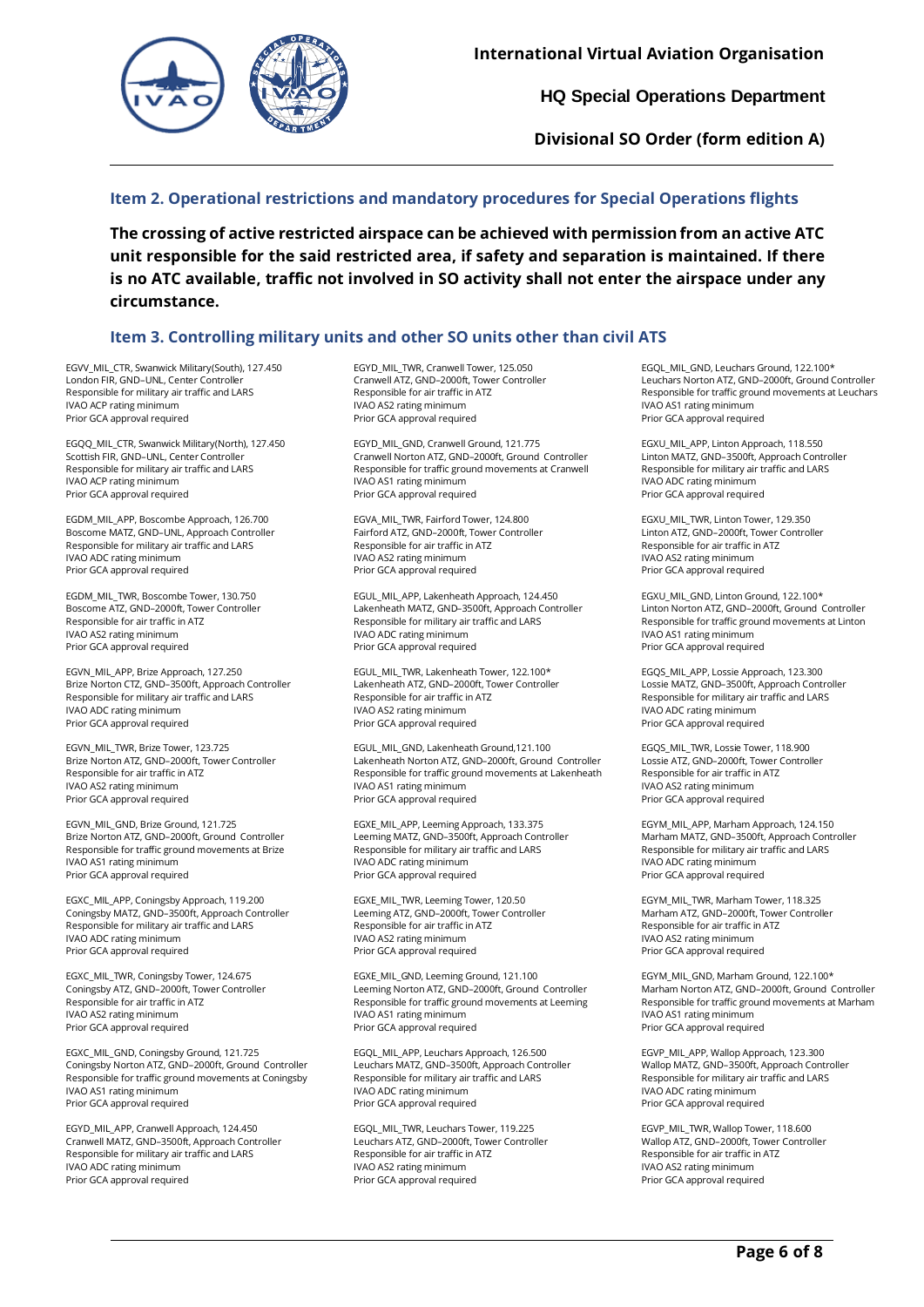

## **International Virtual Aviation Organisation**

# **HQ Special Operations Department**

# **Divisional SO Order (form edition A)**

EGUN\_MIL\_TWR, Mildenhall Tower, 122.550 Mildenhall ATZ, GND–2000ft, Tower Controller Responsible for air traffic in ATZ IVAO AS2 rating minimum Prior GCA approval required

EGUN\_MIL\_GND, Mildenhall Ground, 121.800 Mildenhall Norton ATZ, GND–2000ft, Ground Controller Responsible for traffic ground movements at Mildenhall IVAO AS1 rating minimum Prior GCA approval required

EGWU\_MIL\_APP, Northolt Approach, 126.450 Northolt MATZ, GND–3500ft, Approach Controller Responsible for military air traffic and LARS IVAO ADC rating minimum Prior GCA approval required

EGWU\_MIL\_TWR, Northolt Tower, 120.675 Northolt ATZ, GND–2000ft, Tower Controller Responsible for air traffic in ATZ IVAO AS2 rating minimum Prior GCA approval required

EGWU\_MIL\_GND, Northolt Ground, 121.575 Northolt Norton ATZ, GND–2000ft, Ground Controller Responsible for traffic ground movements at Northolt IVAO AS1 rating minimum Prior GCA approval required

EGVO\_MIL\_APP, Odiham Approach, 131.300 Odiham MATZ, GND–3500ft, Approach Controller Responsible for military air traffic and LARS IVAO ADC rating minimum Prior GCA approval required

EGVO\_MIL\_TWR, Odiham Tower, 119.225 Odiham ATZ, GND–2000ft, Tower Controller Responsible for air traffic in ATZ IVAO AS2 rating minimum Prior GCA approval required

EGVO\_MIL\_GND, Odiham Ground, 122.100\* Odiham Norton ATZ, GND–2000ft, Ground Controller Responsible for traffic ground movements at Odiham IVAO AS1 rating minimum Prior GCA approval required

EGXP\_MIL\_TWR, Scampton Tower, 129.350 Scampton ATZ, GND–2000ft, Tower Controller Responsible for air traffic in ATZ IVAO AS2 rating minimum Prior GCA approval required

EGOS\_MIL\_APP, Shawbury Approach, 133.150 Shawbury MATZ, GND–3500ft, Approach Controller Responsible for military air traffic and LARS IVAO ADC rating minimum Prior GCA approval required

EGOS\_MIL\_TWR, Shawbury Tower, 122.100\* Shawbury ATZ, GND–2000ft, Tower Controller Responsible for air traffic in ATZ IVAO AS2 rating minimum Prior GCA approval required

EGOV\_MIL\_APP, Valley Approach, 125.225 Valley MATZ, GND–3500ft, Approach Controller Responsible for military air traffic and LARS IVAO ADC rating minimum Prior GCA approval required

EGOV\_MIL\_TWR, Valley Tower, 122.100\* Valley ATZ, GND–2000ft, Tower Controller Responsible for air traffic in ATZ IVAO AS2 rating minimum Prior GCA approval required

EGOV\_MIL\_GND, Valley Ground, 122.105\* Valley Norton ATZ, GND–2000ft, Ground Controller Responsible for traffic ground movements at Valley IVAO AS1 rating minimum Prior GCA approval required

EGXW\_MIL\_APP, Waddington Approach, 119.500 Waddington MATZ, GND–3500ft, Approach Controller Responsible for military air traffic and LARS IVAO ADC rating minimum Prior GCA approval required

EGXW\_MIL\_TWR, Waddington Tower, 121.300 Waddington ATZ, GND–2000ft, Tower Controller Responsible for air traffic in ATZ IVAO AS2 rating minimum Prior GCA approval required

EGXW\_MIL\_GND, Waddington Ground, 122.100\* Waddington Norton ATZ, GND–2000ft, Ground Controller Responsible for traffic ground movements at Waddington IVAO AS1 rating minimum Prior GCA approval require

EGXT\_MIL\_APP, Wittering Approach, 119.675 Wittering MATZ, GND–3500ft, Approach Controller Responsible for military air traffic and LARS IVAO ADC rating minimum Prior GCA approval required

EGXT\_MIL\_TWR, Wittering Tower, 127.97 Wiering ATZ, GND–2000ft, Tower Controller Responsible for air traffic in ATZ IVAO AS2 rating minimum Prior GCA approval required

EGXT\_MIL\_GND, Wittering Ground, 122.100\* Wittering Norton ATZ, GND–2000ft, Ground Controller Responsible for traffic ground movements at Wittering IVAO AS1 rating minimum Prior GCA approval required

EGDY\_MIL\_APP, Yeovil Approach, 127.350 Yeovilton MATZ, GND–3500ft, Approach Controller Responsible for military air traffic and LARS IVAO ADC rating minimum Prior GCA approval required

EGDY\_MIL\_TWR, Yeovil Tower, 120.800 Yeovilton ATZ, GND–2000ft, Tower Controller Responsible for air traffic in ATZ IVAO AS2 rating minimum Prior GCA approval required

EGDY\_MIL\_GND, Yeovil Ground, 122.100\* Yeovilton ATZ, GND–2000ft, Ground Controller Responsible for traffic ground movements at Yeovilton IVAO AS1 rating minimum Prior GCA approval required

EGXT\_MIL\_APP, Baldonnel Approach, 122.000 Casment MATZ, GND–3500ft, Approach Controller Responsible for military air traffic and LARS IVAO ADC rating minimum Prior GCA approval required

EGXT\_MIL\_TWR, Baldonnel Tower, 123.500 Casment ATZ, GND–2000ft, Tower Controller Responsible for air traffic in ATZ IVAO AS2 rating minimum Prior GCA approval required

EGXT\_MIL\_GND, Baldonnel Ground, 123.100 Casment Norton ATZ, GND–2000ft, Ground Controller Responsible for traffic ground movements at Casment IVAO AS1 rating minimum Prior GCA approval required

# **Item 4. Divisional manual on controlling military units and other SO units**

#### **UNDER DEVELOPMENT**

#### **Item 5. IVAO members registered elsewhere authorised to perform SO flights**

#### **NONE**

*Note. It is permissible for IVAO members to perform SO flights that constitute participation in international SO events, international SO tours, or divisional SO tours without authorisation of any division.*